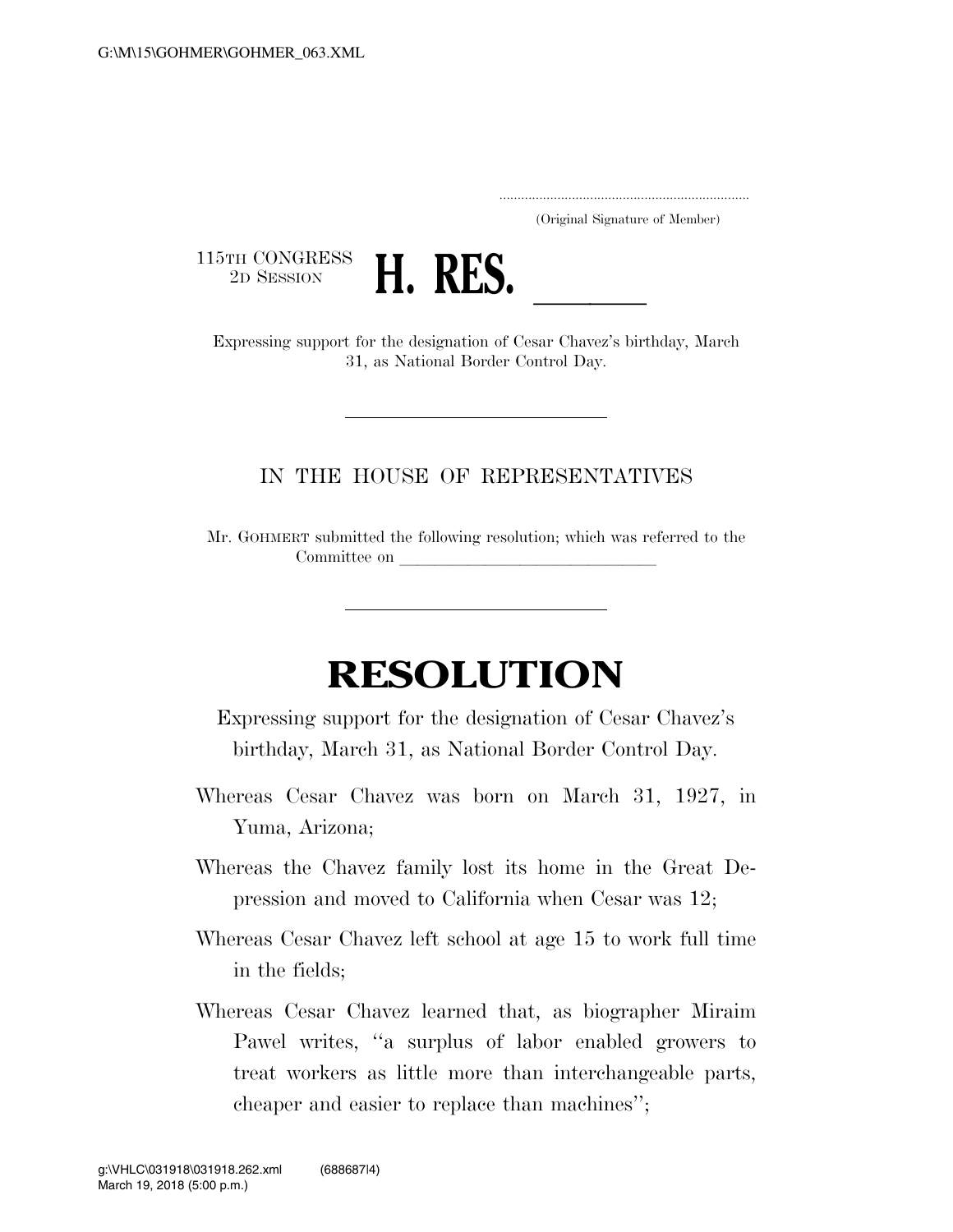- Whereas, in 1962, Cesar Chavez founded the National Farm Workers Association, which later became the United Farm Workers (UFW), to improve the wages and working conditions for American farmworkers;
- Whereas Cesar Chavez believed that preventing illegal immigration was an essential prerequisite to improving the circumstances of American farmworkers;
- Whereas, in 1969, Cesar Chavez testified before Congress that ''We gave the Immigration and Naturalization Services and the Border Patrol stacks and stacks of information. They did not pull workers out of struck fields. . . This is why we are forced to boycott: We have had no enforcement by the Border Patrol";
- Whereas, in the mid-1970s, Cesar Chavez organized the UFW's ''Illegals Campaign'' to identify and report illegal workers, saying that ''If we can get the illegals out of California, we will win the strike overnight.'';
- Whereas, in 1974, as part of this campaign, Cesar Chavez sent a memo to UFW officials announcing ''the beginning of a MASSIVE CAMPAIGN to get the recent flood of illegals out of California'';
- Whereas, in 1979, at a speech before the National Press Club in Washington, D.C., Cesar Chavez demanded that the Federal Government enforce the immigration laws and keep illegal aliens out of the country, adding that, ''if my mother was breaking the strike and if she were illegal, I'd ask the same thing.''; and
- Whereas Cesar Chaves devoted his professional life to ensuring that efforts of American workers to bargain for higher wages and better working conditions were not undermined by illegal immigration: Now, therefore, be it